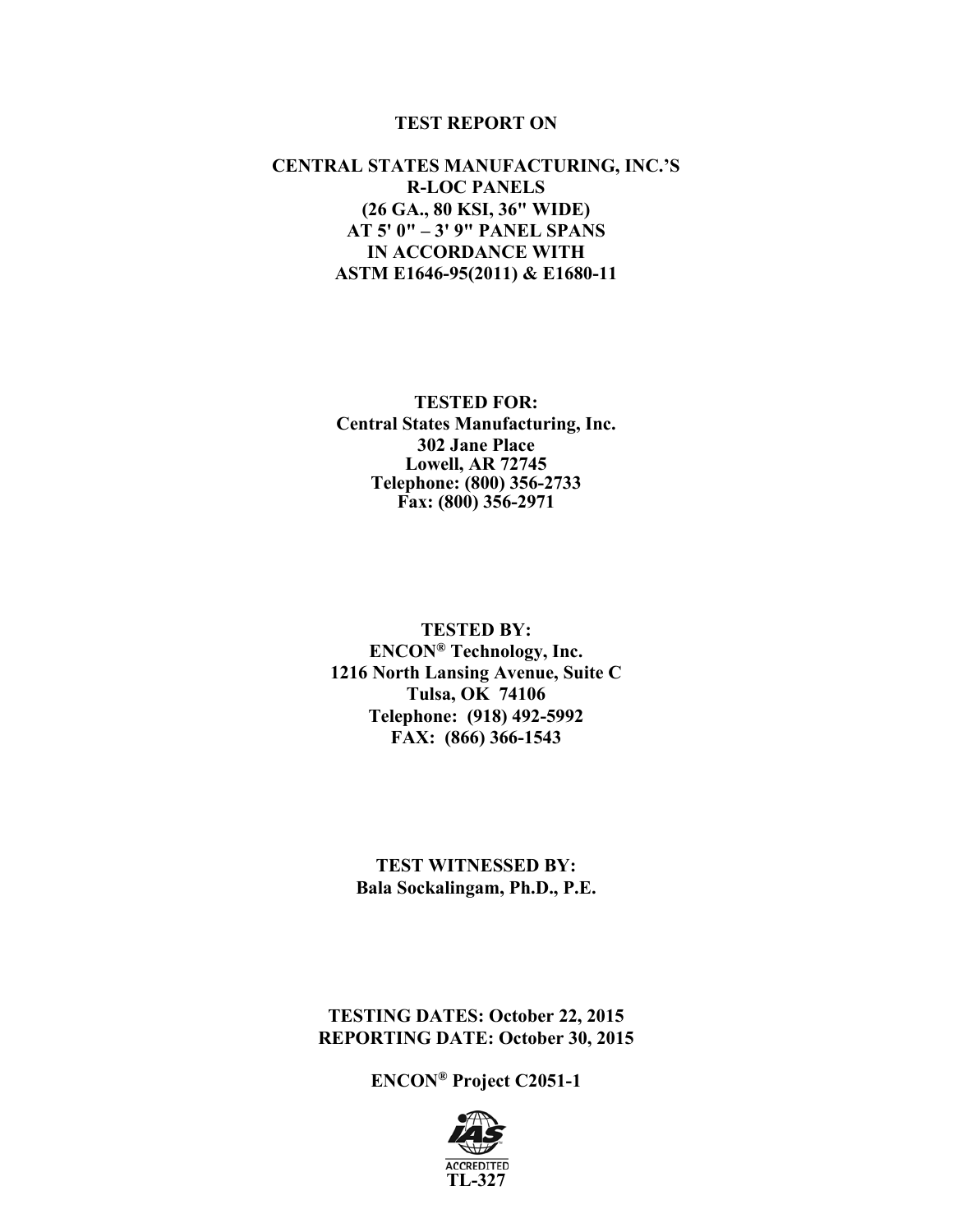# **TABLE OF CONTENTS**

| <b>SECTION I</b>                    | <b>TEST SUMMARY</b>                       | Page Number |
|-------------------------------------|-------------------------------------------|-------------|
|                                     | <b>Summary</b><br>1.1                     | 1           |
|                                     | <b>Panel System Description</b><br>1.2    | 1           |
|                                     | <b>Test Results</b><br>1.3                | $1 - 2$     |
|                                     | 1.4 Test Panel                            | 3           |
| <b>SECTION II</b>                   | <b>DESCRIPTION OF TEST</b>                |             |
|                                     | <b>Description of Test</b><br>2.1         | $4 - 5$     |
|                                     | <b>SECTION III TEST RESULTS</b>           |             |
|                                     | <b>Specimen Identification</b><br>3.1     | 6           |
|                                     | <b>Test Data</b><br>3.2                   | 7           |
|                                     | <b>SECTION IV TEST PHOTOGRAPHS</b>        |             |
|                                     | <b>Test Photographs</b><br>4.1            | $8 - 11$    |
| <b>SECTION V</b><br><b>APPENDIX</b> |                                           |             |
|                                     | <b>Test Drawings</b><br>5.1               | $12 - 13$   |
|                                     | <b>Flowmeter Calibration Chart</b><br>5.2 | 14          |
|                                     | 5.3<br><b>Test Conditions</b>             | $15 - 16$   |
|                                     |                                           |             |



10/30/2015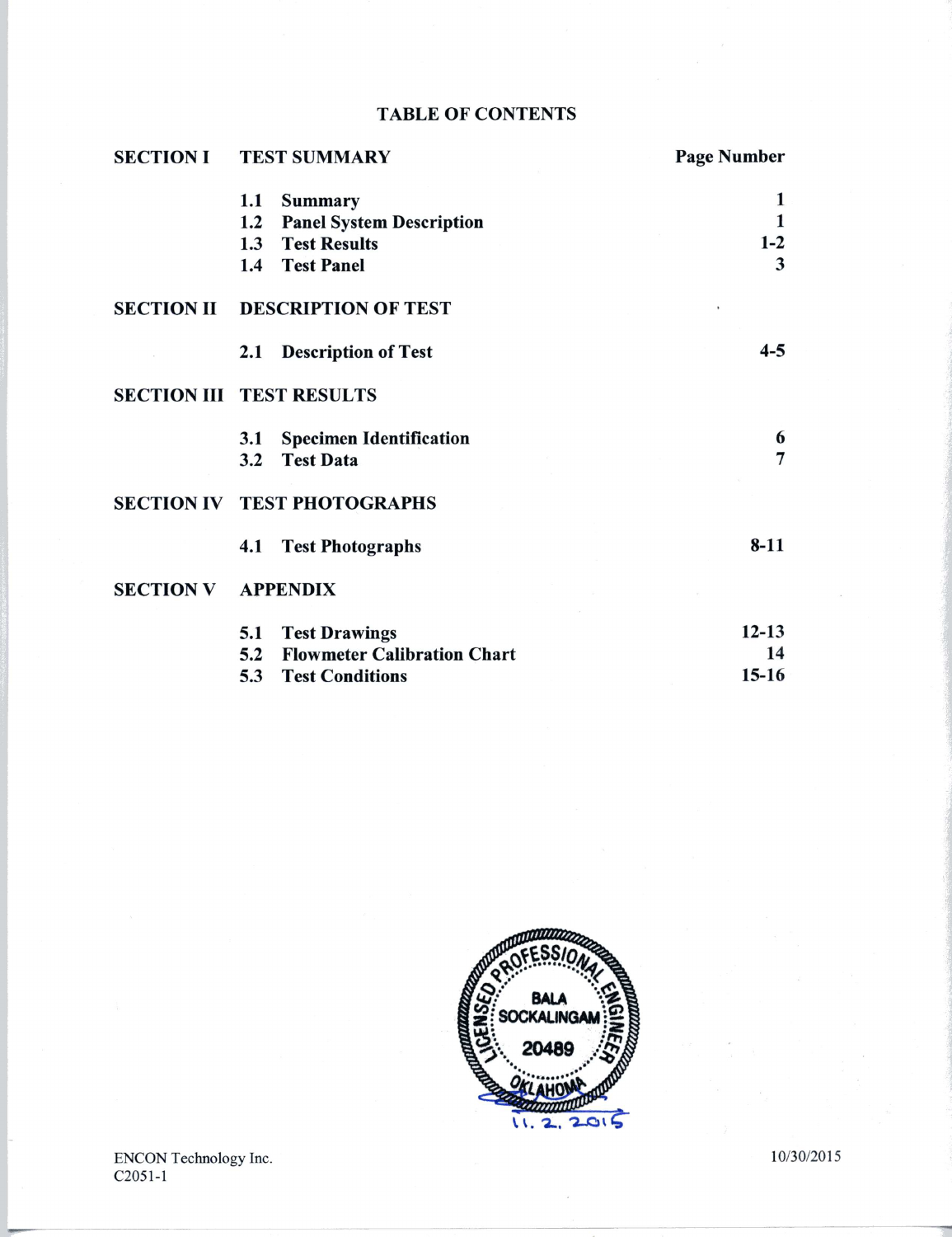# **TEST SUMMARY**

#### **1.1 SUMMARY**

Tests were conducted on Central States Manufacturing's R-Loc (26 ga., 1-1/4" high and 36" wide) metal roof panels at ENCON<sup>®</sup> Technology, Inc.'s Test Facility, Tulsa, Oklahoma. The purpose of the tests was to determine the resistance of exterior metal roof panel system with sealant to water penetration and air infiltration resulting from static air pressure difference between the exterior and interior surfaces. These tests meet the provisions of ASTM E1680-11 "*Standard Test Method for Rate of Air Leakage Through Exterior Metal Roof Panel Systems*" and ASTM E1646-95(2011) "*Standard Test Method for Water Penetration of Exterior Metal Roof Panel Systems by Uniform Static Air Pressure Difference*".

The above-defined tests were witnessed by Bala Sockalingam, Ph.D., P.E., of ENCON Technology. The panels were installed on October 19, 2015 and tested on October 22, 2015.

## **1.2 PANEL SYSTEM DESCRIPTION**

Central States's R-Loc panels were 26 ga., 1.25" high with effective coverage width of 36". Each panel consisted of four major ribs spaced at 12" o.c. as shown on Page 3.

Sealant used in the panel sidelaps was Tacky Tape® SM5227 butyl tape sealant. The nominal size of the tape sealant was 3/4" wide and 3/32" thick.

The panels were attached to nominal 16 ga. angles with #12-14 x 1.25" long Steelbinder MAXX HWH self-drilling screws. The fasteners were spaced at 7"-5"-7" o.c. at end supports and at 12" o.c. at interior support. Each panel spanned over unequal spans of 5' 0" and 3' 9". Sidelap fasteners were #14 x 7/8" long Steelbinder ZXL self-drilling screws spaced at 20" o.c.

#### **1.3 TEST RESULTS**

The panel sidelaps and fasteners were sealed to measure the extraneous leakage of the test chamber and test specimen perimeter for static positive pressure difference of 1.57, 6.24, 12.0 and 20.0 psf. The panel sidelaps were unsealed and the air leakage rates were then measured for the above static positive pressure difference.

Upon completion of the air leakage test, the panel system was uniformly sprayed with water at a rate of 5.0 gal/ft<sup>2</sup> per hour for 15 minutes at a static positive (inward) pressure difference of 6.24 psf. The test was then repeated for a static positive (inward) pressure difference of 12.0 and 20.0 psf. The results for the two tests are summarized on Page 2.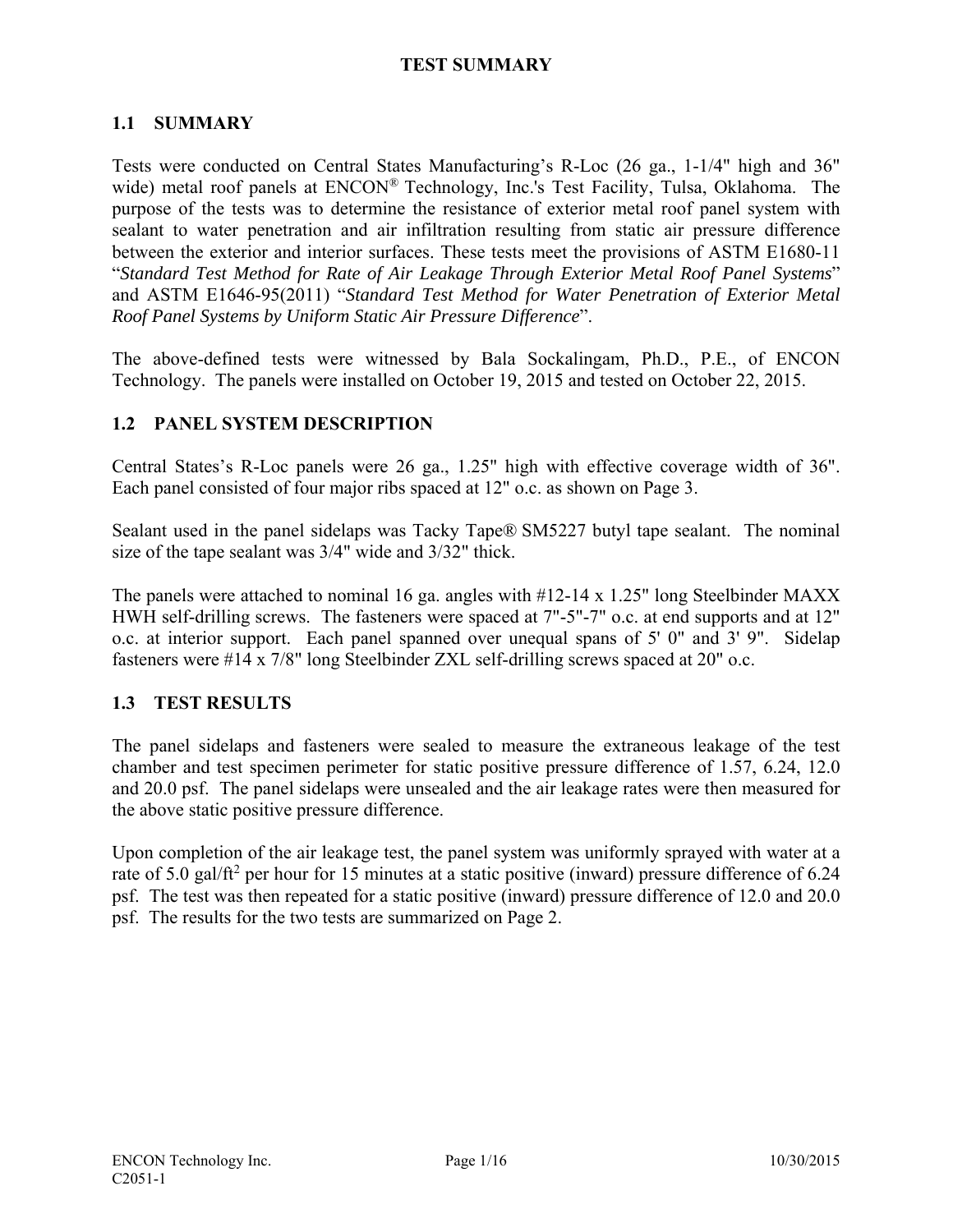# **Table 1. Test Results for R-Loc Panels**

| Test Methou. AS I'M ET000-TT |                        |                  |                   |              |  |  |  |
|------------------------------|------------------------|------------------|-------------------|--------------|--|--|--|
| Test                         | <b>Static Pressure</b> | <b>Total Air</b> | Air Infiltration  |              |  |  |  |
| No.                          | Difference             | Leakage          | Rate              |              |  |  |  |
|                              | psf                    | cfm              | $\text{cfm/ft}^2$ | $cfm/lin$ ft |  |  |  |
|                              | 157                    | 0.054            | 0.0008            | 0.0024       |  |  |  |
|                              | 6 24                   | 0.075            | 0.0011            | 0.0033       |  |  |  |
|                              | 12                     | 0.104            | 0.0015            | 0.0046       |  |  |  |
|                              | 20                     | 0.154            | 0.0023            | 0.0068       |  |  |  |

# **Test Method: ASTM E1680-11**

# **Test Method: ASTM E1646-95 (2011)**

| Test | <b>Static Pressure</b> | Rate            | Test     | Water        |
|------|------------------------|-----------------|----------|--------------|
| No.  | Difference             | $(gal/hr/ft^2)$ | Duration | Infiltration |
|      | (psf)                  |                 | min)     |              |
|      | 6.24                   | 50              |          | No leaks     |
|      |                        | 5 O             |          | No leaks     |
|      |                        |                 |          | No leaks     |

#### **Notes:**

- 1. Panel thickness and coverage width were 26 ga. and 36", respectively.
- 2. Panels were fastened to support with #12-14 x 1.25" long HWH self-drilling screws spaced at 7"-5"-7" o.c. at end supports and at 12" o.c. at interior support.
- 3. Sidelap fasteners were #14 x 7/8" long self-drilling screws spaced at 20" o.c.
- 4. Panels spanned over unequal spans of 5' 0" and 3' 9".
- 5. Sealant used in the panel sidelaps was Tacky Tape® SM5227 butyl tape sealant (3/4" wide and 3/32" thick).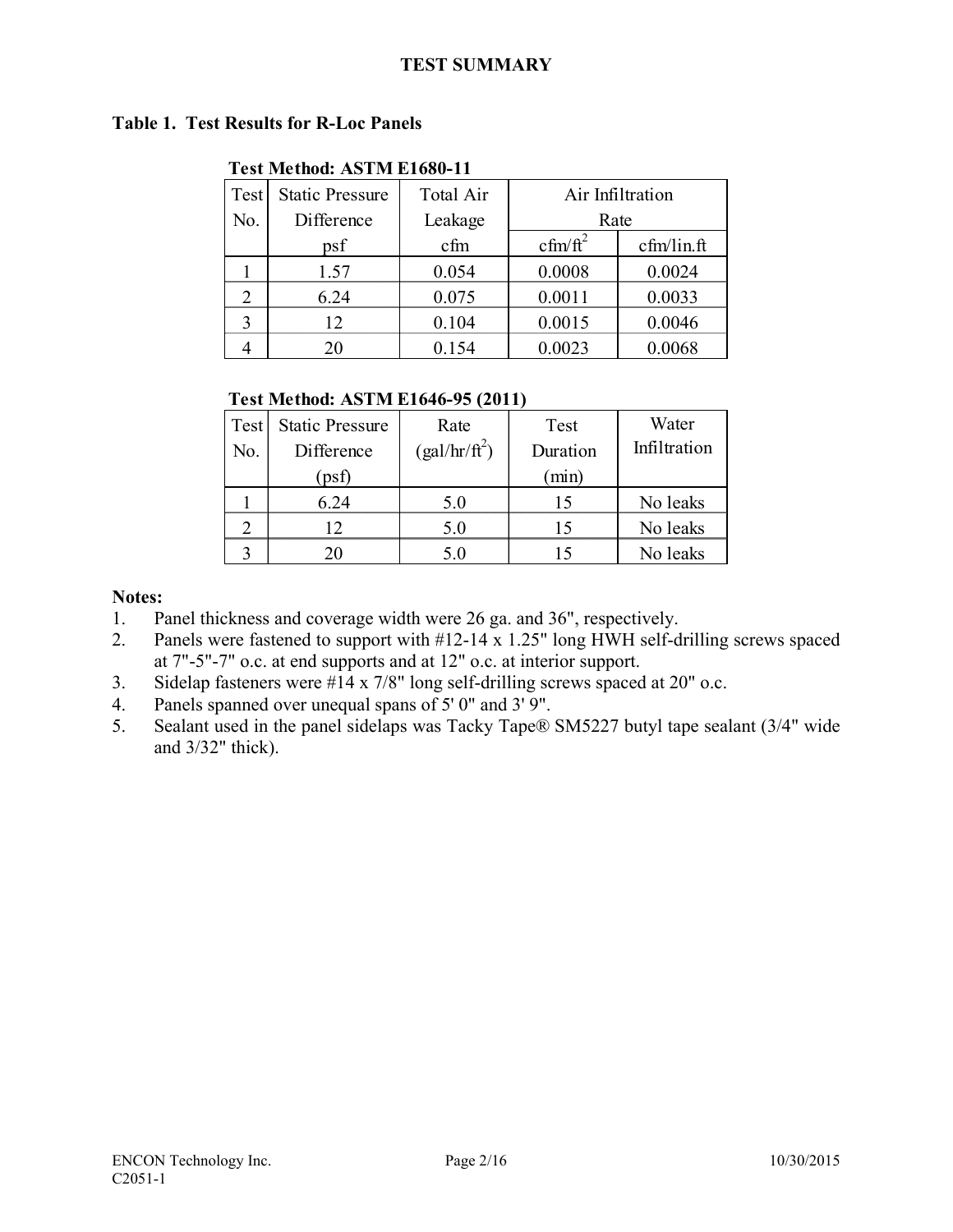

 $3/16$ 

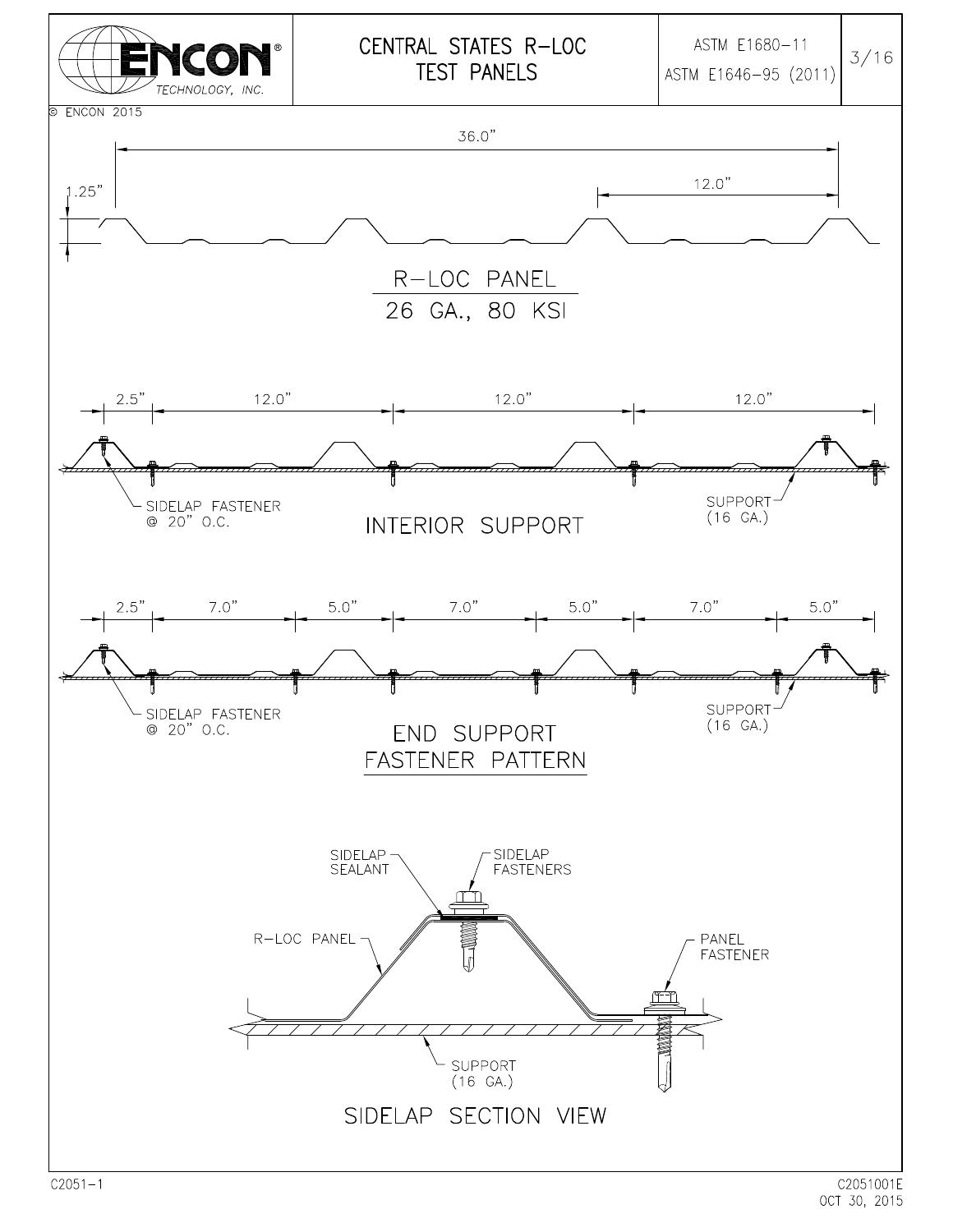## **DESCRIPTION OF TEST**

## **2.1 DESCRIPTION OF TEST**

#### **OBJECTIVES**

The purpose of the tests was to determine the resistance of metal roof panel systems to water penetration and air infiltration resulting from static air pressure difference between the exterior and interior surfaces. The test method consisted of the following:

- 1. assembling the test panel in the test chamber to form a typical roof construction;
- 2. measuring the air leakage through the panel sidelaps and extraneous leakage of the test chambers;
- 3. spraying the exterior roof surface with water to determine any water penetration through panel sidelaps

#### **TEST CHAMBER**

The test chamber consisted of a box as shown in the applicable drawings in Section V. It contains one open surface against which the test specimen was installed. One static pressure tap is located at a corner to measure the chamber pressure in such a manner that the reading was not affected by the velocity of the air supply to or from the chamber or other air movement. The air supply opening into the chamber was arranged so that the air does not impinge directly on the test specimen with significant velocity.

#### **AIR SYSTEM**

The compressed air supply consists of a compressor unit capable of maintaining a constant positive or negative air pressure difference for the required test period. A digital manometer was used to measure the test pressure difference with accuracy of 1/100".

#### **AIR FLOW METERING SYSTEM**

A laminar flow element capable of measuring airflow of 40 SCFM was used to measure the air leakage through the panel sidelaps and extraneous leakage of the test chambers. The flow was measured as a differential pressure using a digital manometer and converted to actual flow using regression equation shown on the flowmeter calibration chart.

#### **WATER SPRAY SYSTEM**

The water spray system consists of equally spaced nozzles located at a uniform distance from the test specimen. The system was calibrated to deliver a minimum rate of 5.0 gal/ft<sup>2</sup> per hour.

#### **CALIBRATION**

The water spray was calibrated on October 21, 2015 and the air-flow measuring system was calibrated on October 19, 2015.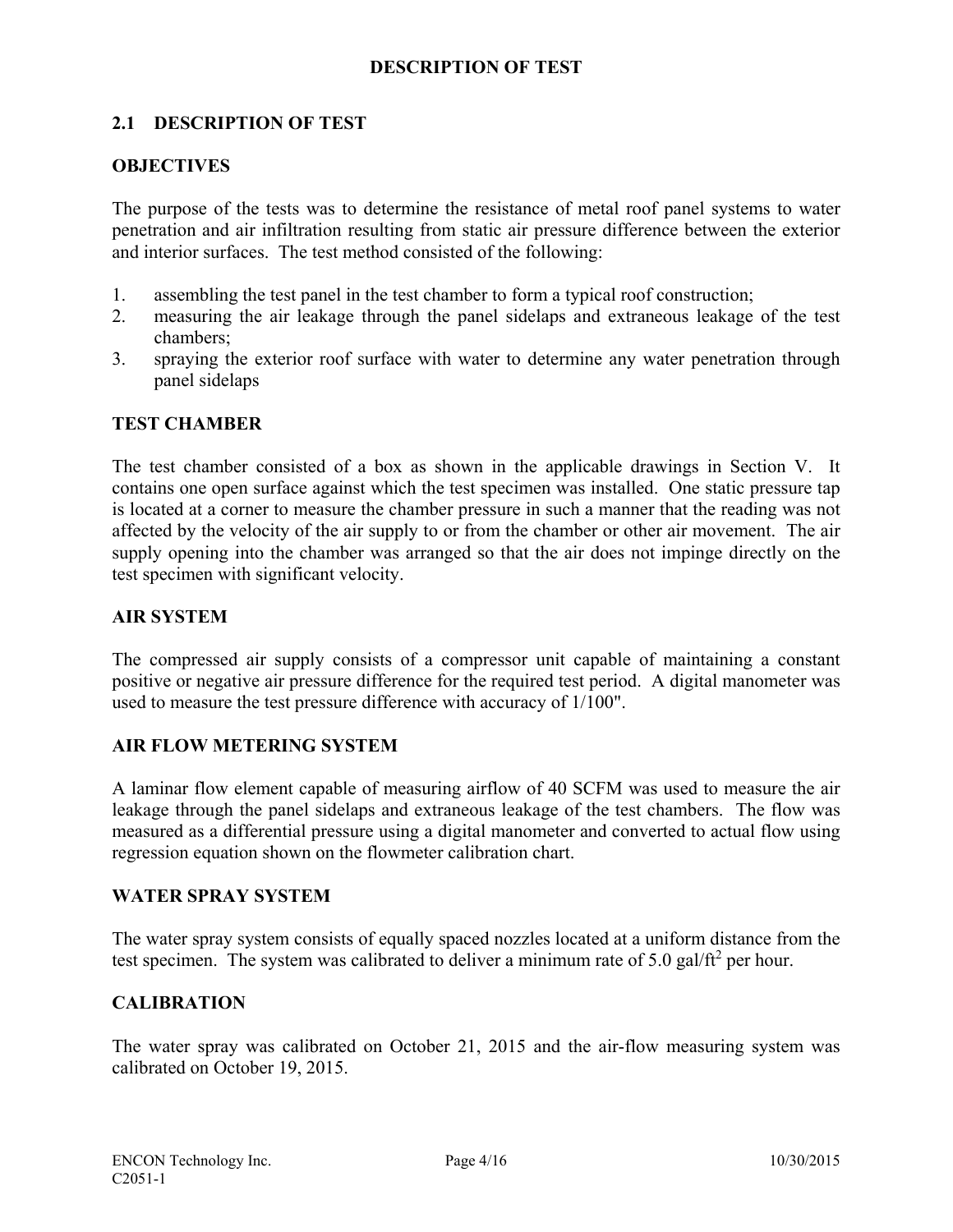## **DESCRIPTION OF TEST**

#### **TEST SPECIMEN**

The overall dimension of the test construction was in excess of 7' 9" x 8' 9". The panels covered unequal spans of 5' 0" and 3' 9". The construction width contained two full panels and two partial panels. The panels were attached to an intermediate Cee purlin section with self-drilling screws per clip. The panels were attached to 16 ga. eave, rake and ridge sections with selfdrilling screws. An overflow device that provided a  $\frac{1}{2}$ " to  $\frac{3}{4}$ " deep water pond was installed on one end of the test specimen. The perimeter of the test construction was sealed to the test chamber wall. The perimeter seals between the panels and the test chamber did not duplicate the actual building perimeter details. The details of the methods of construction are depicted in the enclosed test drawings in Section V.

#### **TEST PROCEDURE**

Since the panels were through fastened, no thermal movement of the panel to the support was conducted.

The test specimen was preloaded to a positive load greater than or equal to 15 psf or 75% of the building live load or 50 % of the design positive wind pressure difference. The test specimen was also preloaded to a negative load greater than or equal to 50 % of the building design wind uplift pressure difference.

The panel sidelap was temporarily sealed to measure the extraneous air leakage, QL, of the test chamber for the specified test pressure difference across the test specimen. The temporary sidelap seal was removed and the airflow through the sidelaps was measured after the test conditions were stabilized for the specified test pressure difference across the test specimen. This measured airflow was designated the total metered airflow, Q<sub>M</sub>. The air leakage, Q, through the test specimen was equal to  $O_M$  -  $O_L$ . The ambient room temperature at the test specimen was also measured.

Upon the completion of the air leakage test, the water spray system was installed over the test specimen. The test specimen was subjected to the specified positive (inward) test pressure difference for 15 minutes while the spray system delivered water on the test specimen at a rate of 5.0 gal/ $ft<sup>2</sup>$  per hour. The depth and the temperature of the ponded water on the test surface were measured. The test specimen was observed for possible water leakage.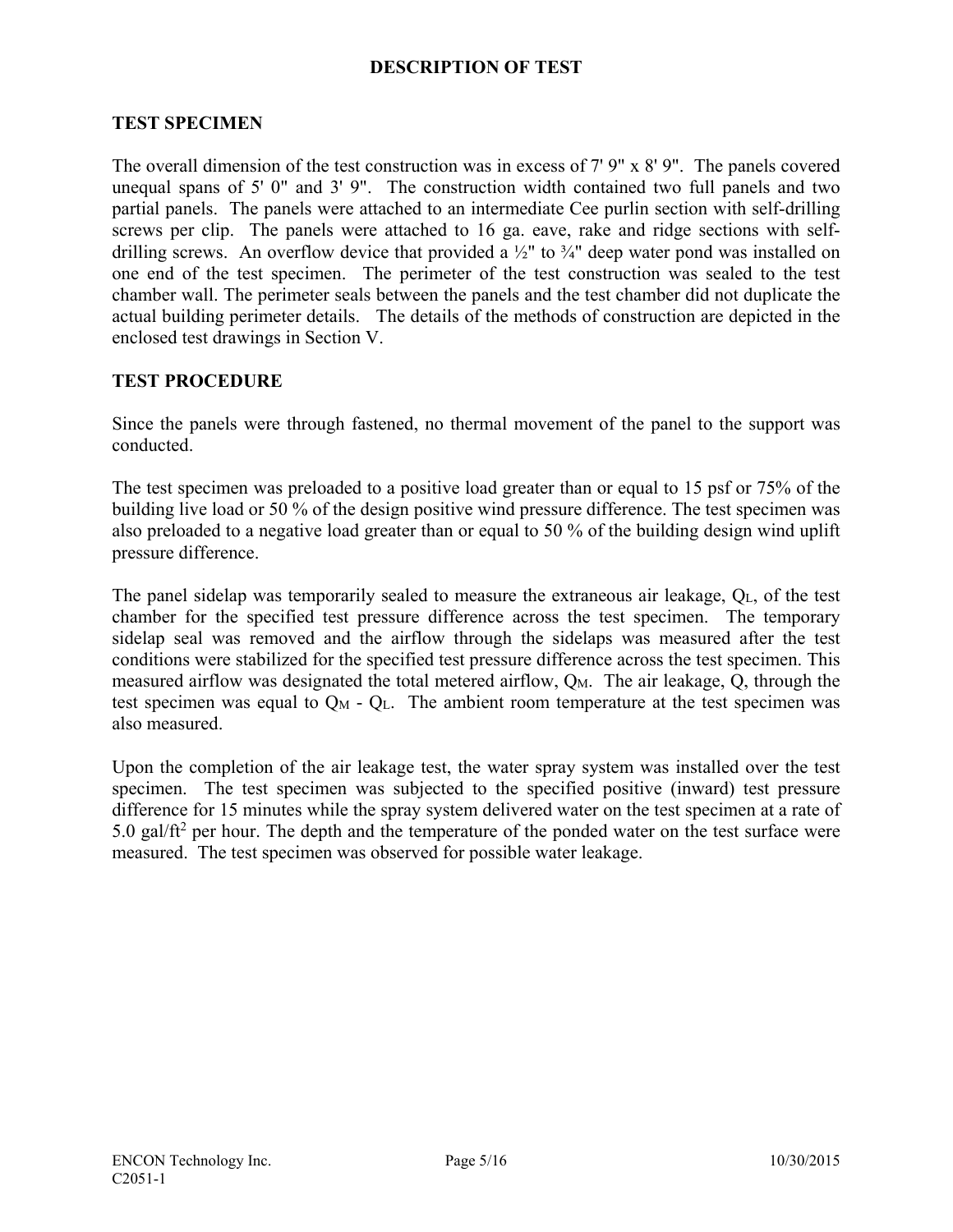# **TEST RESULTS**

# **3.1 SPECIMEN IDENTIFICATION**

| Panel Manufacturer:            | <b>Central States Manufacturing</b>                                                                                                    |  |  |  |
|--------------------------------|----------------------------------------------------------------------------------------------------------------------------------------|--|--|--|
| Model Type:                    | R-Loc Roof Panel                                                                                                                       |  |  |  |
| Dimensions:                    | $1-1/4$ " high, 36" wide coverage                                                                                                      |  |  |  |
| Panel Gauge:                   | 26 Ga. (0.0185" coated thickness)                                                                                                      |  |  |  |
| Panel Fastener:                | #12-14 x 1.25" long Steelbinder MAXX HWH self-drilling screws<br>at 7"-5"-7" o.c. at end supports and at 12" o.c. at interior support. |  |  |  |
| Sidelap Fastener:              | $#14 \times 7/8"$ long Steelbinder ZXL self-drilling screws                                                                            |  |  |  |
| Sidelap Fastener Spacing:      | $20"$ o.c.                                                                                                                             |  |  |  |
| <b>Fasteners Manufacturer:</b> | <b>Sealtite Building Fasteners</b>                                                                                                     |  |  |  |
| <b>Support Thickness:</b>      | 16 ga.                                                                                                                                 |  |  |  |
| Sealant Manufacturer:          | <b>ITW Polymer Sealants</b>                                                                                                            |  |  |  |
| Panel Sealant:                 | Tacky Tape® SM5227 butyl tape sealant<br>(Nom. $3/4$ " wide x $3/32$ " thick)                                                          |  |  |  |

# **Note: All the test materials were supplied by Central States Manufacturing and were not sampled by ENCON.**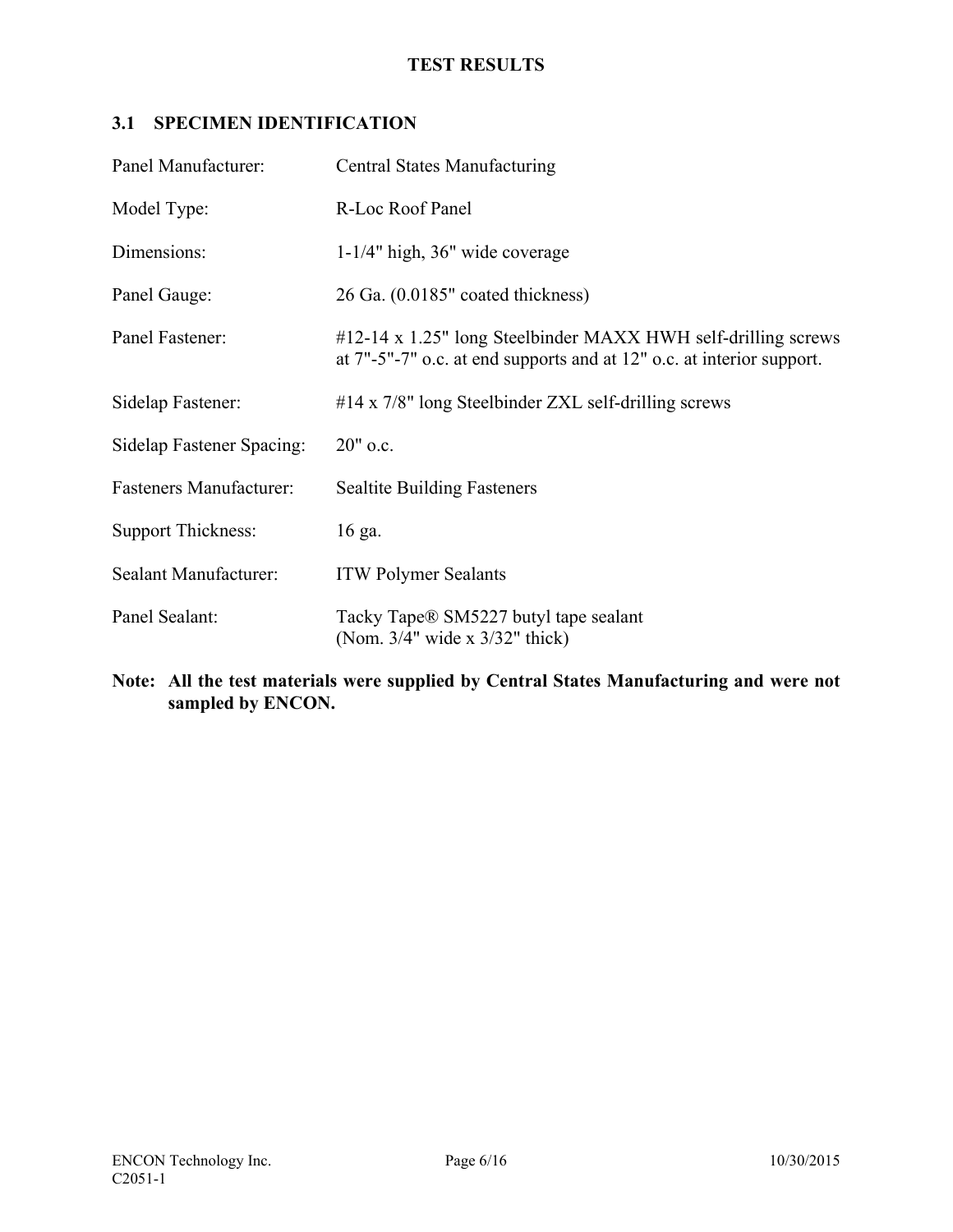# **3.2 TEST DATA**

| Date:                           | 10.22.2015                                             |  |  |  |
|---------------------------------|--------------------------------------------------------|--|--|--|
| Panel Manufacturer              | Central States Manufactirung                           |  |  |  |
| Panel Type                      | R Loc Roof Panel                                       |  |  |  |
| Panel Gauge                     | 26 ga.                                                 |  |  |  |
| Panel Width (in)                | 36                                                     |  |  |  |
| Panel Attachment                | $\#12-14 \times 1-1/4"$ long Steelbinder MAXX SDS      |  |  |  |
| <b>Sidelap Fasteners</b>        | #14 x 7/8" long Steelbinder ZXL SDS at $20"$ o.c       |  |  |  |
| Sealant Manufacturer            | <b>ITW</b> Polymer Sealants                            |  |  |  |
| Panel Sealant                   | Tacky Tape® SM5227 butyl sealant $(3/4" \times 3/32")$ |  |  |  |
| Panel Span (ft)                 | $5'$ $0''$ - $3'$ $9''$                                |  |  |  |
| Test Area $(\text{ft}^2)$       | 67.8                                                   |  |  |  |
| Preload Positive Pressure (psf) | 20                                                     |  |  |  |
| Preload Negative Pressure (psf) | 20                                                     |  |  |  |
| Ambient Temperature (F)         | 72.5                                                   |  |  |  |
| Panel Temperature (F)           | 73.4                                                   |  |  |  |
| Barometric Pressure (in. Hg)    | 29.23                                                  |  |  |  |
| Water Depth (in)                | 0.625                                                  |  |  |  |

#### **Test Method: ASTM E1680-11**

|                | <b>Test Static Pressure</b> | Initial | Initial | Final   | Final   | Total Air |                   | Air Infiltration |
|----------------|-----------------------------|---------|---------|---------|---------|-----------|-------------------|------------------|
| No.            | Difference                  | Reading | Reading | Reading | Reading | Leakage   | Rate              |                  |
|                | psf                         | DP(in)  | cfm     | DP(in)  | cfm     | cfm       | $cfm/\text{ft}^2$ | $cfm/lin$ .ft    |
|                | 1.57                        | 0.462   | 2.551   | 0.472   | 2.606   | 0.054     | 0.0008            | 0.0024           |
| $\overline{2}$ | 6.24                        | 1.370   | 7.505   | 1.384   | 7.581   | 0.075     | 0.0011            | 0.0033           |
| 3              | 12.0                        | 2.324   | 12.626  | 2.344   | 12.732  | 0.104     | 0.0015            | 0.0046           |
| $\overline{4}$ | 20.0                        | 3.592   | 19.298  | 3.622   | 19.454  | 0.154     | 0.0023            | 0.0068           |

 $1$  The actual flow is calculated using the regression equation shown on the flowmeter calibration chart.

<sup>2</sup> Total Air Leakage Q<sub>st</sub>: Q x (1.326 x B / (0.075 x (T + 460)))<sup>0.5</sup>

## **Test Method: ASTM E1646-95 (2011)**

|                | <b>Test Static Pressure</b> | Rate                                                  | Test  | Water Infiltration |  |  |
|----------------|-----------------------------|-------------------------------------------------------|-------|--------------------|--|--|
| No.            | Difference                  | $\left  \frac{1}{\text{gal/hr}} \right ^{2}$ Duration |       |                    |  |  |
|                | (psf)                       |                                                       | (min) |                    |  |  |
|                | 6.24                        |                                                       | 15    | No leaks           |  |  |
| $\mathfrak{D}$ | 12.0                        |                                                       | 15    | No leaks           |  |  |
| 2              | 20.0                        |                                                       | 15    | No leaks           |  |  |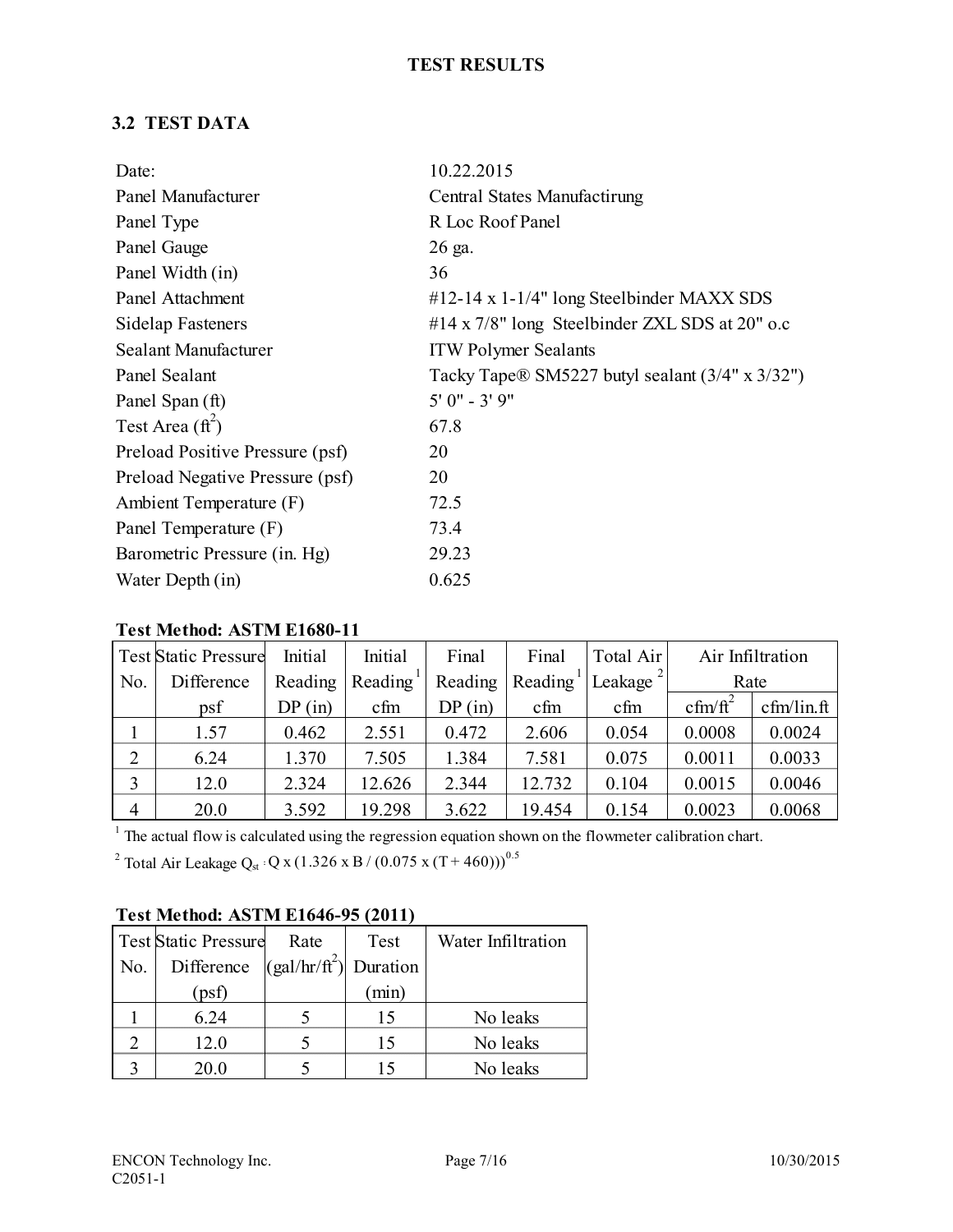



**PHOTO 1** View of sealant in the panel sidelap. (DSCN3883)



**PHOTO 2** View of panel and sidelap fasteners. (DSCN3967)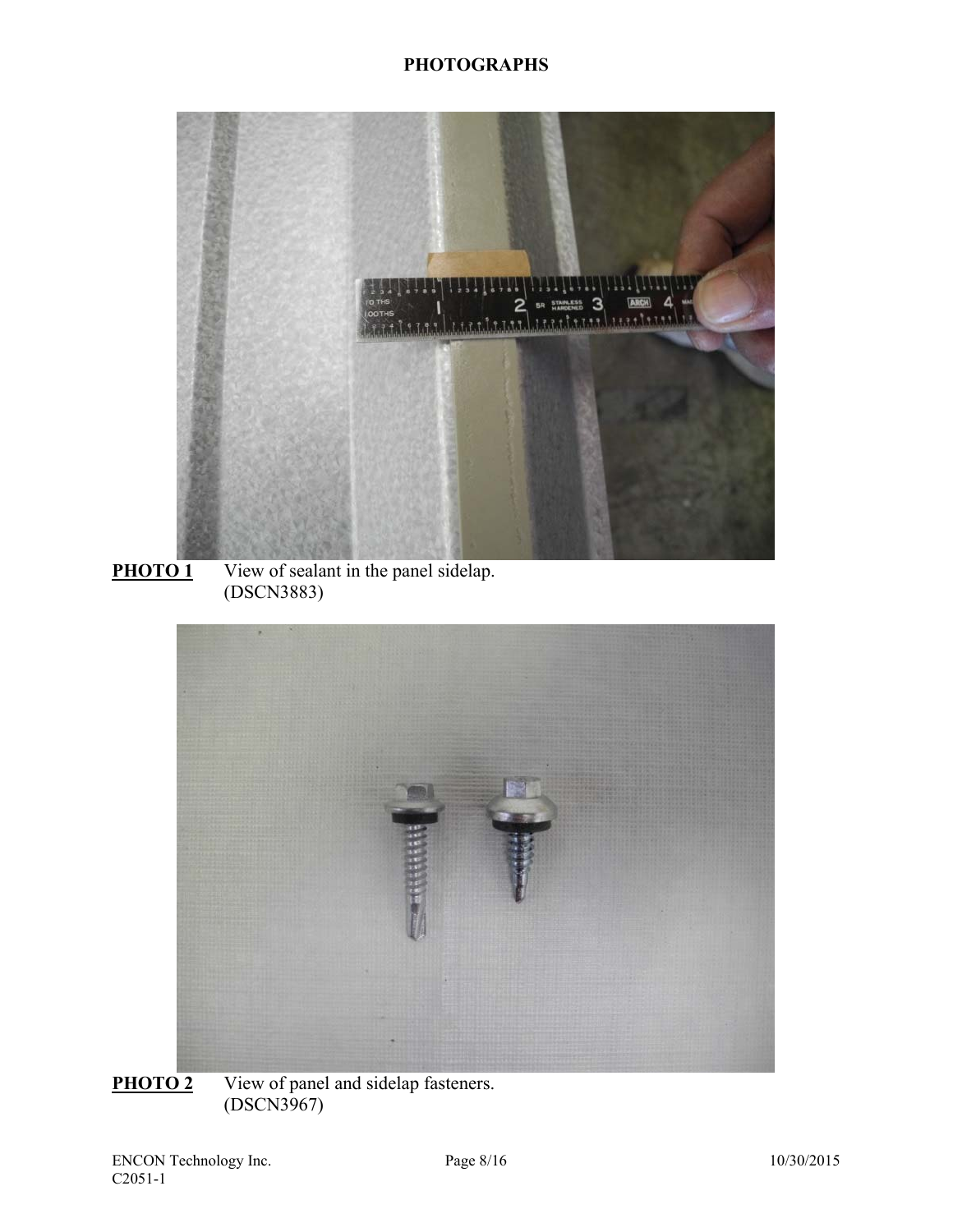## **PHOTOGRAPHS**



**PHOTO 3** View of test setup. The panel sidelaps and fasteners were temporarily sealed for extraneous leakage measurement of the test chamber. (DSCN3924)



**PHOTO 4** View of the air flow measuring instruments. (DSCN3930)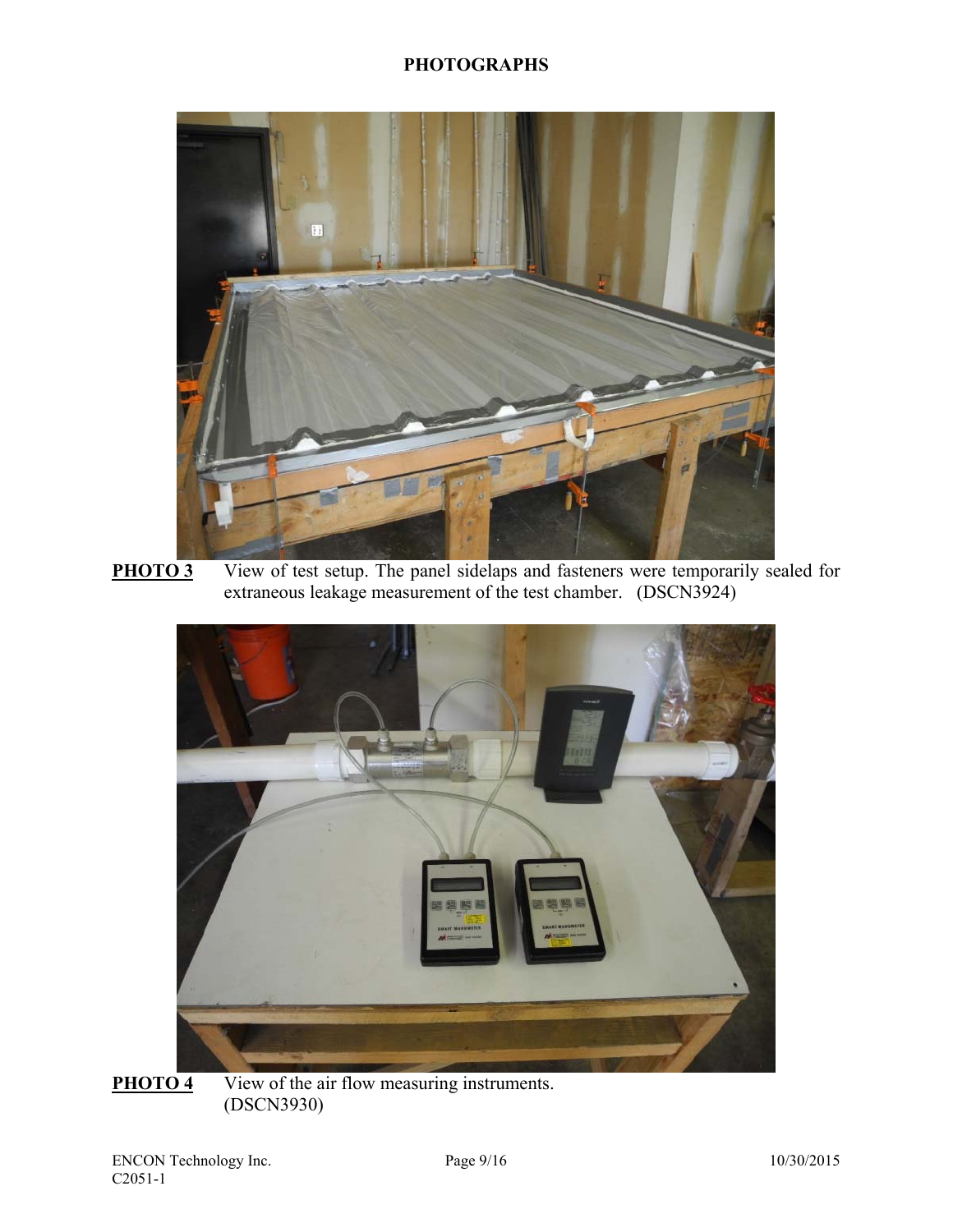#### **PHOTOGRAPHS**



**PHOTO 5** View of flow measurements at differential pressure of 12.0 psf (equivalent to 2.306" of water). (DSCN3927)



**PHOTO 6** View of flow measurements at differential pressure of 20.0 psf (equivalent to 3.843" of water). (DSCN3925)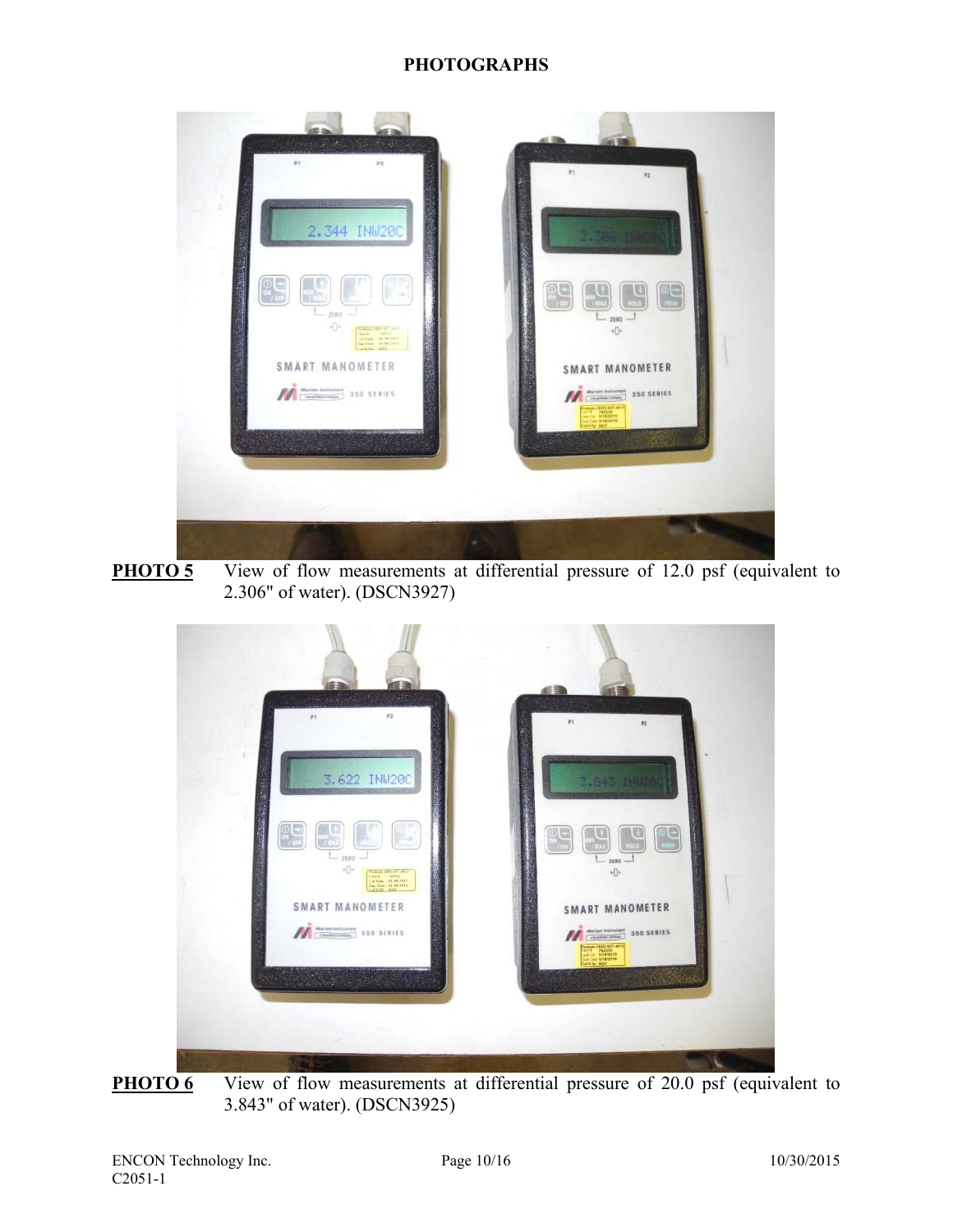#### **PHOTOGRAPHS**



**PHOTO 7** View of water spray test. (DSCN3932)



**PHOTO 8** View of panel sidelap inside the test chamber during water spray test. (DSCN3935)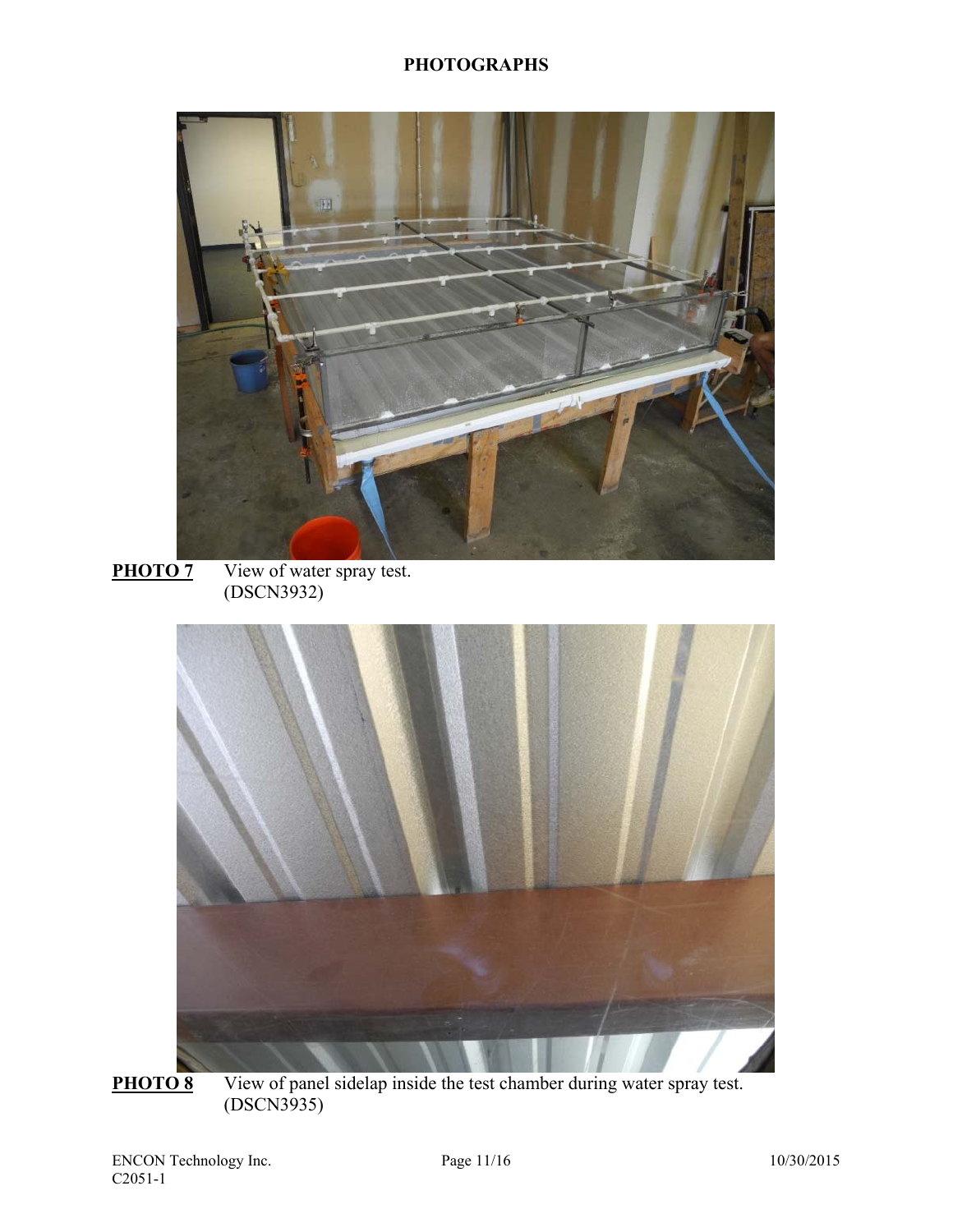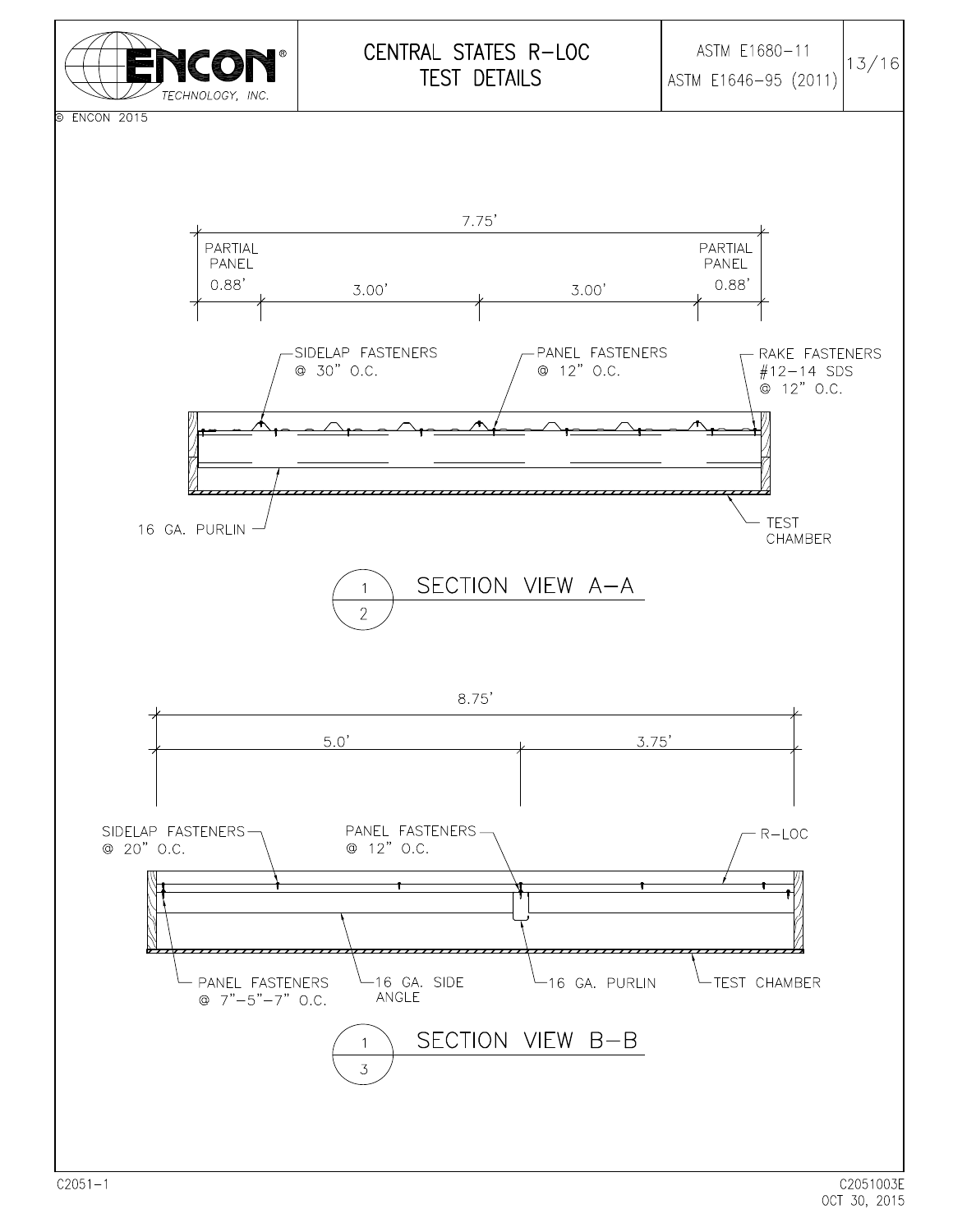

# CENTRAL STATES R-LOC **TEST DETAILS**

**ENCON 2015** 

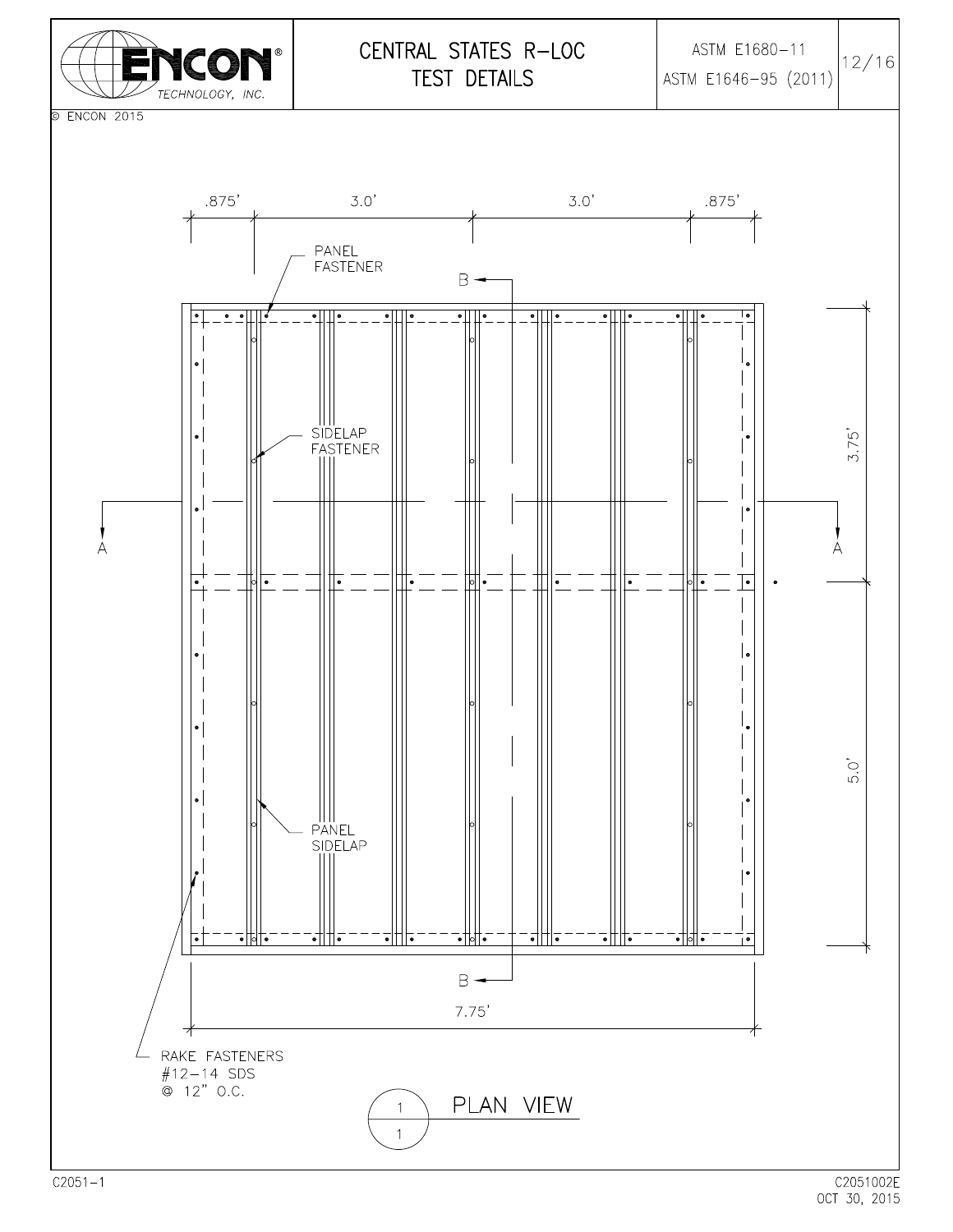# **Page 3 of 3 AS FOUND/AS LEFT CALIBRATION DATA ( Gas = Air ) ATTACHMENT TO CALIBRATION CERTIFICATE 51630**



Flow - Humidity - Temperature - Pressure - Design - Consulting - Engineering NIST 1 Traceable Calibration Data Sheet Graftel, LLC. 870 Cambridge Drive, Elk Grove Village, IL.60007 P. 847-364-2600 F. 847-364-2899

www.graftel.com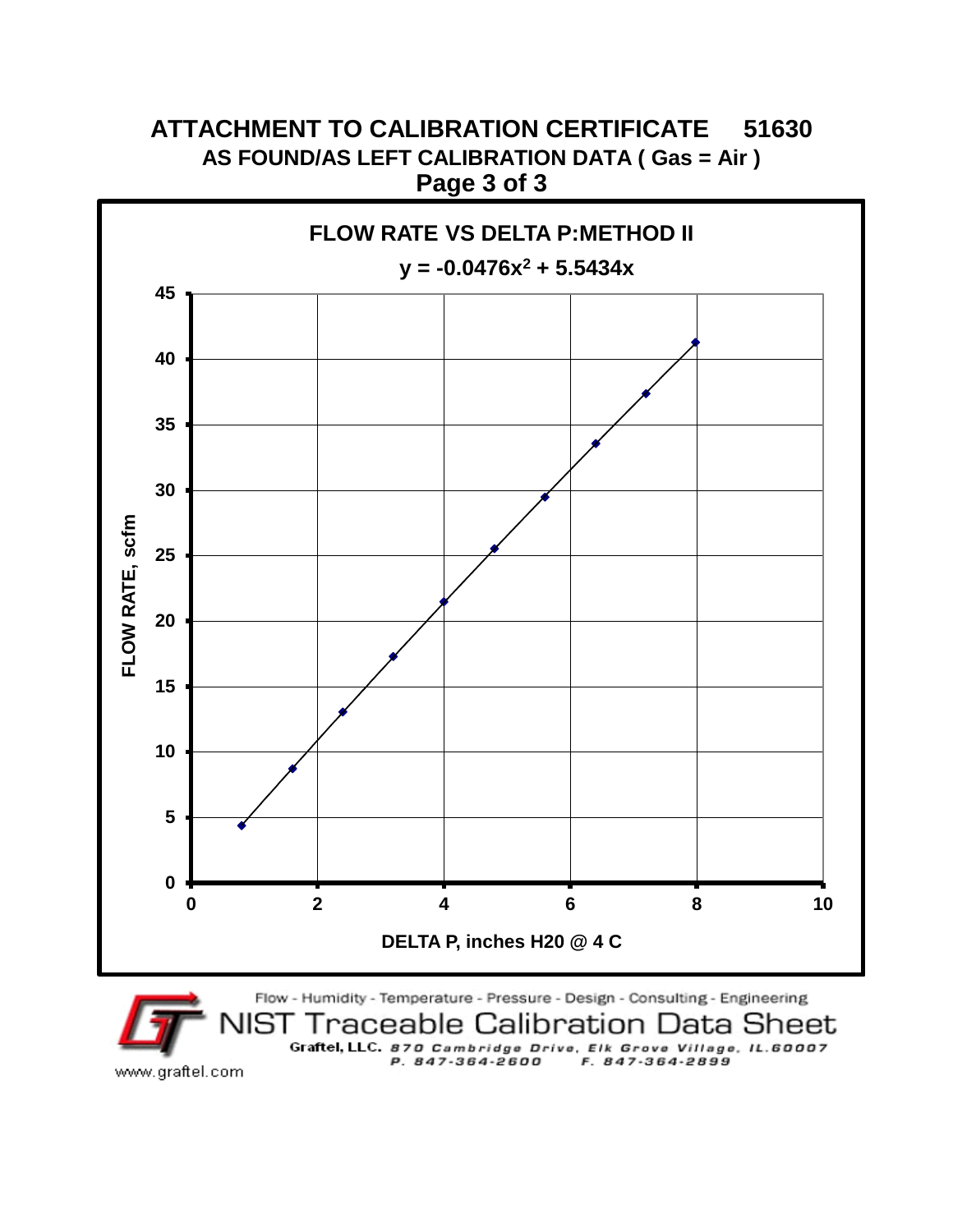## **APPENDIX**

## **5.3 TEST CONDITIONS**

#### A. OWNERSHIP OF ENCON WORK PRODUCT

All test results developed as a part of this work shall be CUSTOMER's property. All samples submitted to ENCON for testing shall become the property of ENCON. CUSTOMER understands that any test program including procedures and test machines incorporated as a part of this work is a result of continuing long-term research and development by ENCON and because of this all ENCON test procedures, test drawings and other intellectual property relating to this work is and shall remain the property of ENCON. Test samples were disposed of shortly after completion of the tests unless other arrangements were agreed to in writing prior to the test.

ENCON will use its normal procedures to retain copies of the information developed as a part of this test for a period of three years from the date the work was done. This material may be routinely destroyed thereafter.

#### B. ENCON GUARANTEE

ENCON guarantees it used its best effort to accomplish this test work. Work done by ENCON was carefully completed by personnel believed to be competent. ENCON tests were based on what was currently believed to be good engineering practices in use at the time of the test.

The safety factors used are generally accepted as suitable to produce safe results. However, good engineering practices and applicable codes and insurance requirements must be taken into consideration in determining if a test procedure is satisfactory for a specific end use. Applicable specifications, good engineering practices and applicable safety factors may change in the future. CUSTOMER should be alert to these changes.

The information and test results presented by ENCON in this test report are offered in good faith based on information ENCON believes to be reliable. This information is offered as a guide to assist CUSTOMER in CUSTOMER's endeavors and does not contain any warranties as to fitness by ENCON. No REPRESENTATION OF WARRANTIES, EXPRESS OR IMPLIED, INCLUDING THOSE OF MERCHANTABILITY AND OF FITNESS FOR A PARTICULAR PURPOSE are made by ENCON, and more specifically, ENCON hereby expressly disclaim such. In no event shall ENCON be liable for ANY CONSEQUENTIAL, INCIDENTAL OR SPECIAL DAMAGES, including, without limitation, labor, transportation, loss of use, loss of profits, harm, personnel injury and damage to property.

If any doubt exists as to the proper means of interpreting or using the test results contained herein, contact ENCON for clarification. CUSTOMER should assure themselves through careful evaluations that test results are suitable for those end uses to which CUSTOMER intends to put them.